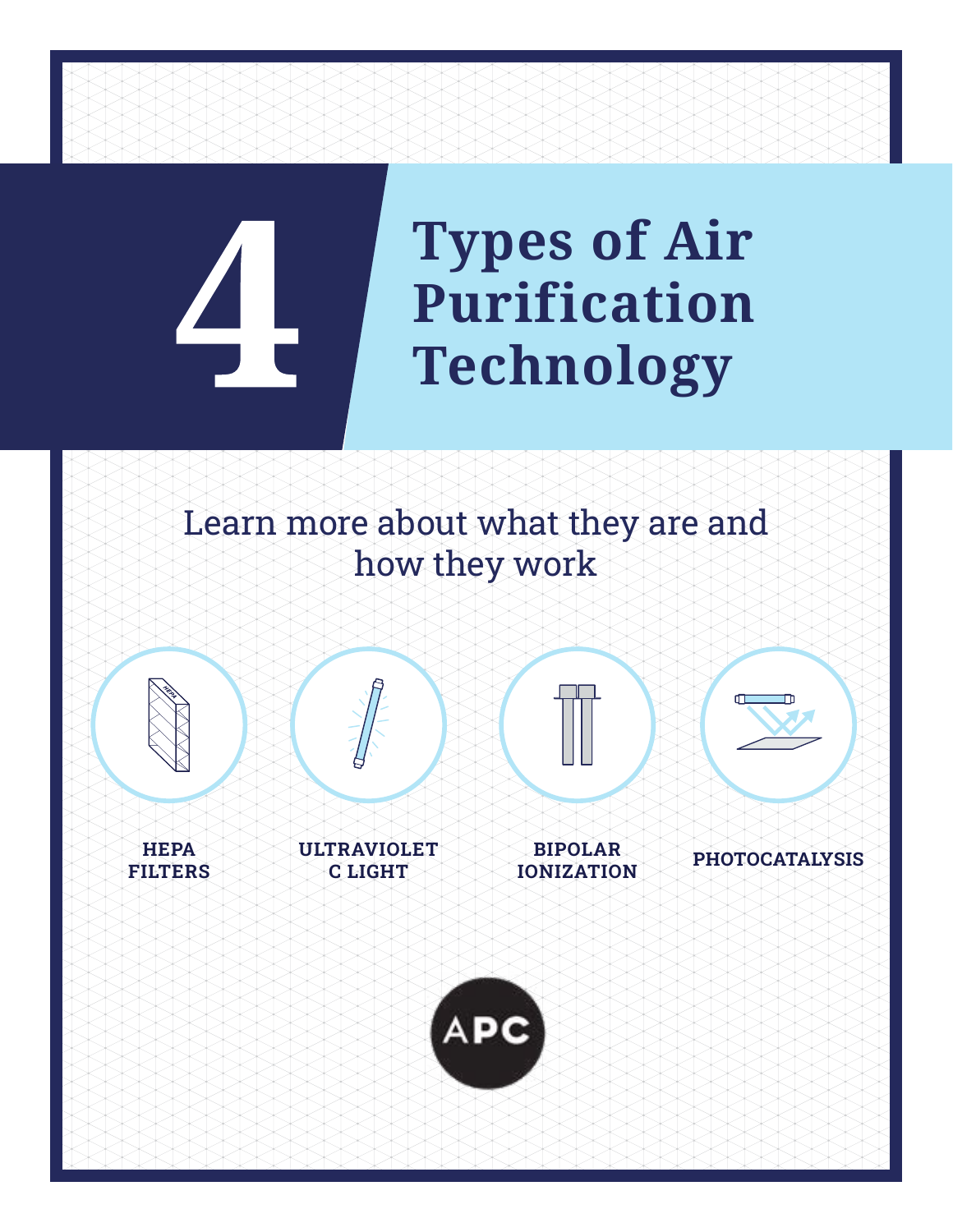Air purifiers in your home or business have always been effective in cleaning the air you breathe in. But the COVID-19 pandemic has dramatically increased interest in air purifiers and whether they can help protect us and reduce the spread of the virus.

The EPA says when air purifiers can help reduce airborne contaminants like viruses. But with so many options and technologies, it's hard to know what's best and what's not.

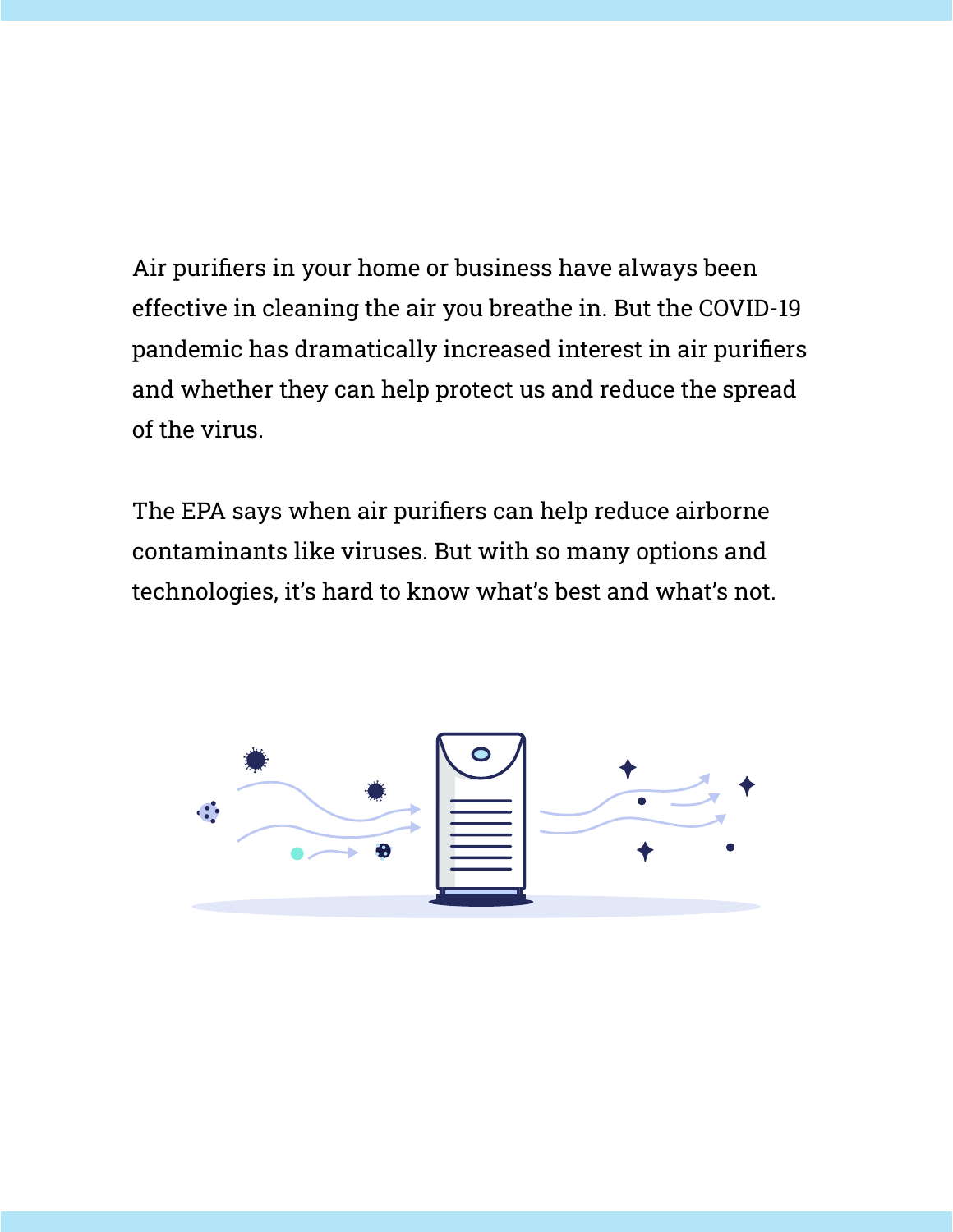# **HEPA Filters**

#### **What is a HEPA filter, and how are they used in air purifiers?**

HEPA stands for High-Efficiency Particulate Air, and it's made with polypropylene or fiberglass fibers to filter the smallest particles out of the air. To be certified HEPA, the filter must remove 99.97 percent of particles that are 0.3 microns from the air.



All this means a HEPA filter is trapping things all around you that you can't see but could be breathing in. HEPA filters used in air purifiers trap pieces of dust, pollen, mold, bacteria, viruses and then send purified air back out. When used correctly, an air purifier with a HEPA filter is highly effective in ensuring you're breathing much cleaner air. There is clinical evidence that HEPA filters reduce viral infections in hospitals, so they are certainly an excellent addition to your home or office.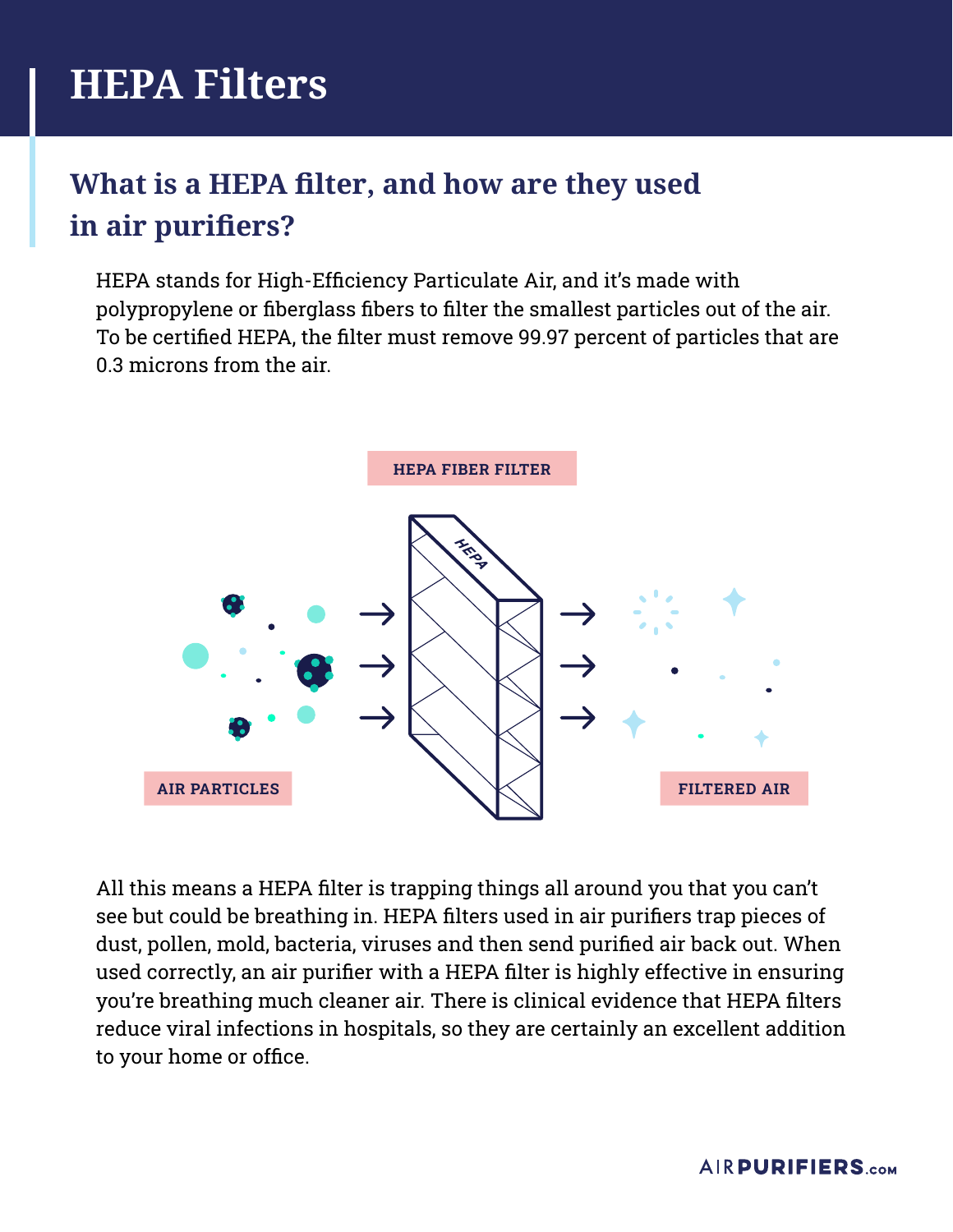# **Ultraviolet C (UVC) Light**

#### **What is Ultraviolet C (UVC) light, and how is it used in air purifiers?**

UV-C air purifiers use short-wave ultraviolet light to keep things like mold, bacteria, and viruses from growing and spreading by destroying them at the cellular level. An air purifier with UV-C light technology pulls in air and passes it through a filter. The air then enters an internal area exposed to UV-C light, and particles like mold, bacteria, and viruses are destroyed before the clean air is pushed back out.



Before you purchase an air purifier utilizing this technology, be certain that the brand has provided performance data based on the actual unit.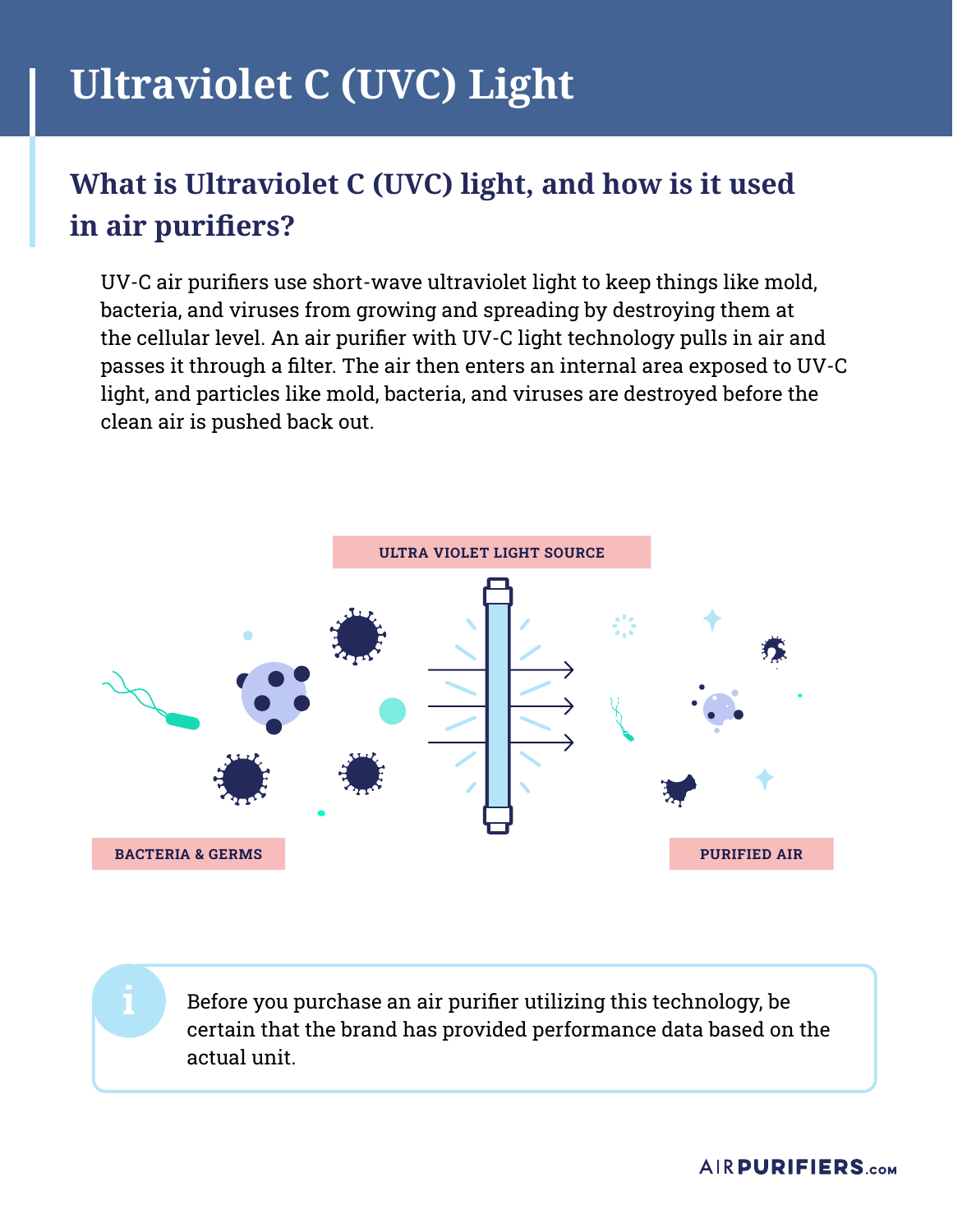# **BIPOLAR IONIZATION**

#### **What is bipolar ionization, and how is it used in air purifiers?**

Bipolar ionization is a technology that generates positive and negative charged particles, creating ions that remove irritants and odors from the air. The ions can also react with proteins on surfaces like walls and floors that contain viruses, attach themselves to those surfaces, and prevent the viruses from causing infection within a particular area.



The technology is relatively new, and there isn't much research outside of lab conditions that shows how effective or safe bipolar ionization is. One thing that is known is that bipolar ionization can generate and release ozone inside your home or office. Ozone can irritate your lungs and respiratory system, cause inflammation and potentially cause long-term health problems. It can also make asthma and other respiratory-related issues worse.

> Before you purchase an air purifier utilizing this technology, be certain that the unit has a CARB (California Air Resource Board) certification, proving that the unit does not emit any harmful ozone.